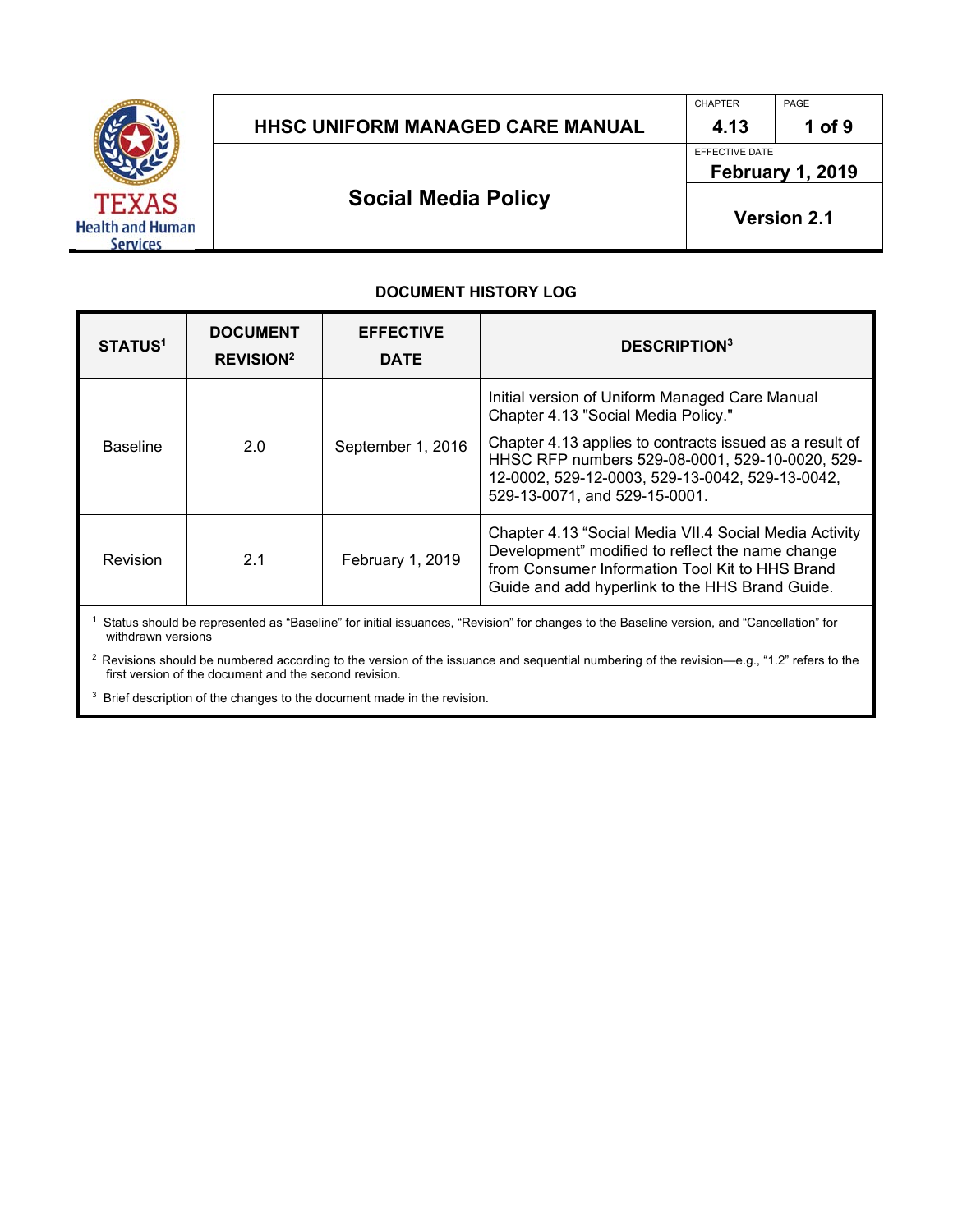

EFFECTIVE DATE

# **Table of Contents**

| Ι.    |                                                             |  |
|-------|-------------------------------------------------------------|--|
| II.   |                                                             |  |
| III.  |                                                             |  |
| IV.   |                                                             |  |
| V.    |                                                             |  |
| VI.   |                                                             |  |
| VII.  |                                                             |  |
| VIII. | Value-added Services and Extra Member Benefits References 6 |  |
| IX.   |                                                             |  |
| X.    |                                                             |  |
| XI.   |                                                             |  |
| XII.  |                                                             |  |
| XIII. |                                                             |  |
| XIV.  |                                                             |  |
| XV.   |                                                             |  |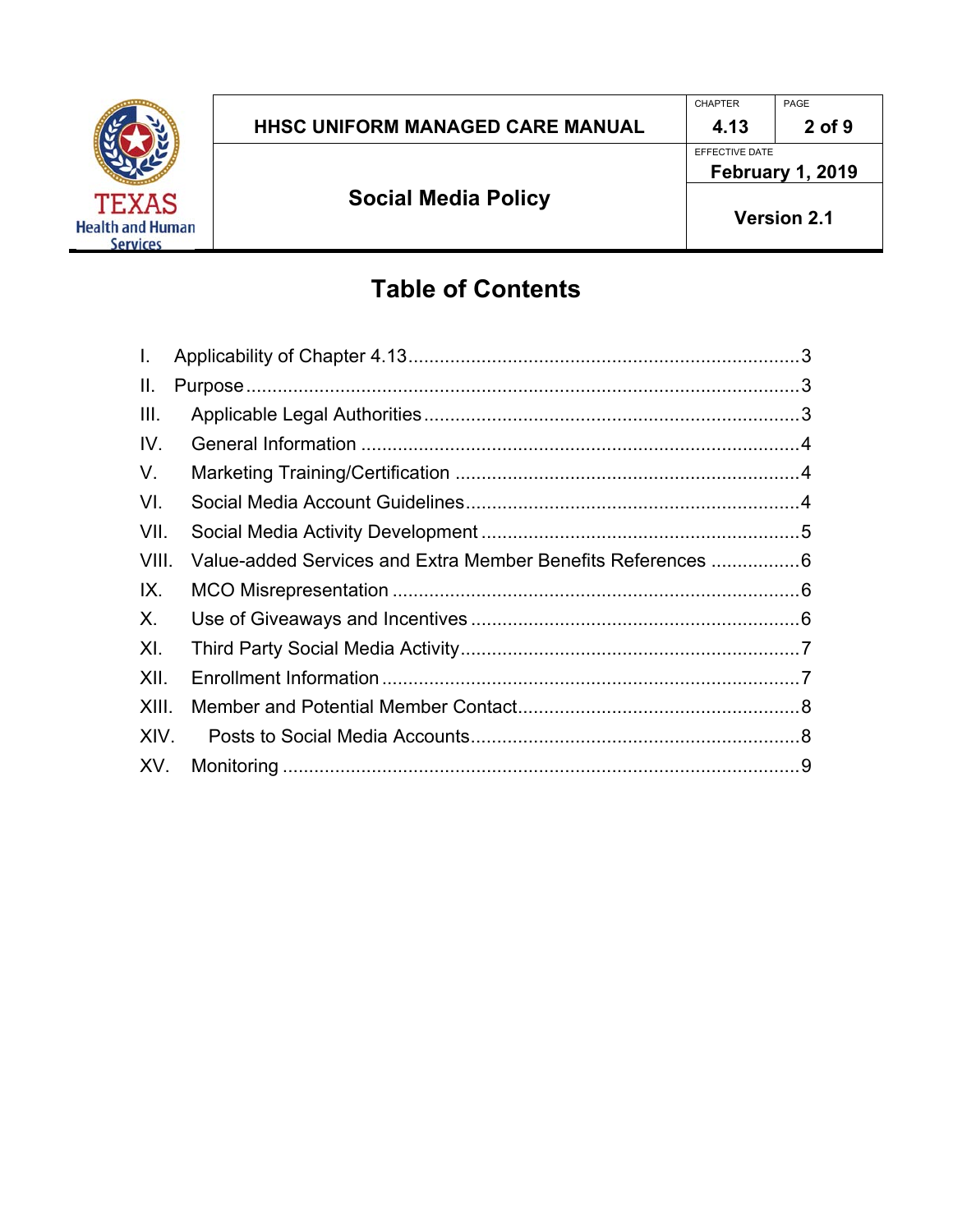|                                            |                                         | <b>CHAPTER</b>     | PAGE                    |  |
|--------------------------------------------|-----------------------------------------|--------------------|-------------------------|--|
|                                            | <b>HHSC UNIFORM MANAGED CARE MANUAL</b> | 4.13               | 3 of 9                  |  |
|                                            |                                         | EFFECTIVE DATE     |                         |  |
|                                            |                                         |                    | <b>February 1, 2019</b> |  |
| <b>TEXAS</b>                               | <b>Social Media Policy</b>              | <b>Version 2.1</b> |                         |  |
| <b>Health and Human</b><br><b>Services</b> |                                         |                    |                         |  |

#### **I. Applicability of Chapter 4.13**

This Chapter applies to Managed Care Organizations (MCOs) participating in the STAR, STAR+PLUS, Children's Health Insurance Program (CHIP), STAR Health, and STAR Kids Programs and Dental Contractors providing Children's Medicaid Dental Services (CMDS) and CHIP Dental Services. The term "MCO" includes health maintenance organizations (HMOs), exclusive provider organizations (EPOs), insurers, Dental Contractors, and any other entities licensed or approved by the Texas Department of Insurance (TDI).

In this Chapter, references to "CHIP" or the "CHIP Managed Care Program(s)" apply to all CHIP and CHIP Dental Services. References to "Medicaid" or the "Medicaid Managed Care Program(s)" apply to the STAR, STAR+PLUS, STAR Health, and STAR Kids healthcare services, and CMDS. The requirements in this Chapter apply to all Programs, except where noted.

#### **II. Purpose**

This Chapter establishes Social Media Marketing requirements. All MCOs that create Social Media accounts must comply with this Chapter.

#### **III. Applicable Legal Authorities**

15 U.S.C. §§6101-6108 15 U.S.C. §§7701-7713 42 U.S.C § 1396u-2 16 C.F.R. Part 310 16 C.F.R. Part 316 42 C.F.R. § 422.2264 42 C.F.R. § 423.2264 42 C.F.R. § 438.104 42 C.F.R. §457.1224 45 C.F.R. Parts 160 and 164 Texas Gov't Code §§ 531.02115 and 533.008 1 Tex. Admin. Code § 353.405 1 Tex. Admin. Code § 354.1871 1 Tex. Admin. Code §370.601 Texas Health & Safety Code, Chapter 181 Texas Business & Commerce Code, Chapter 521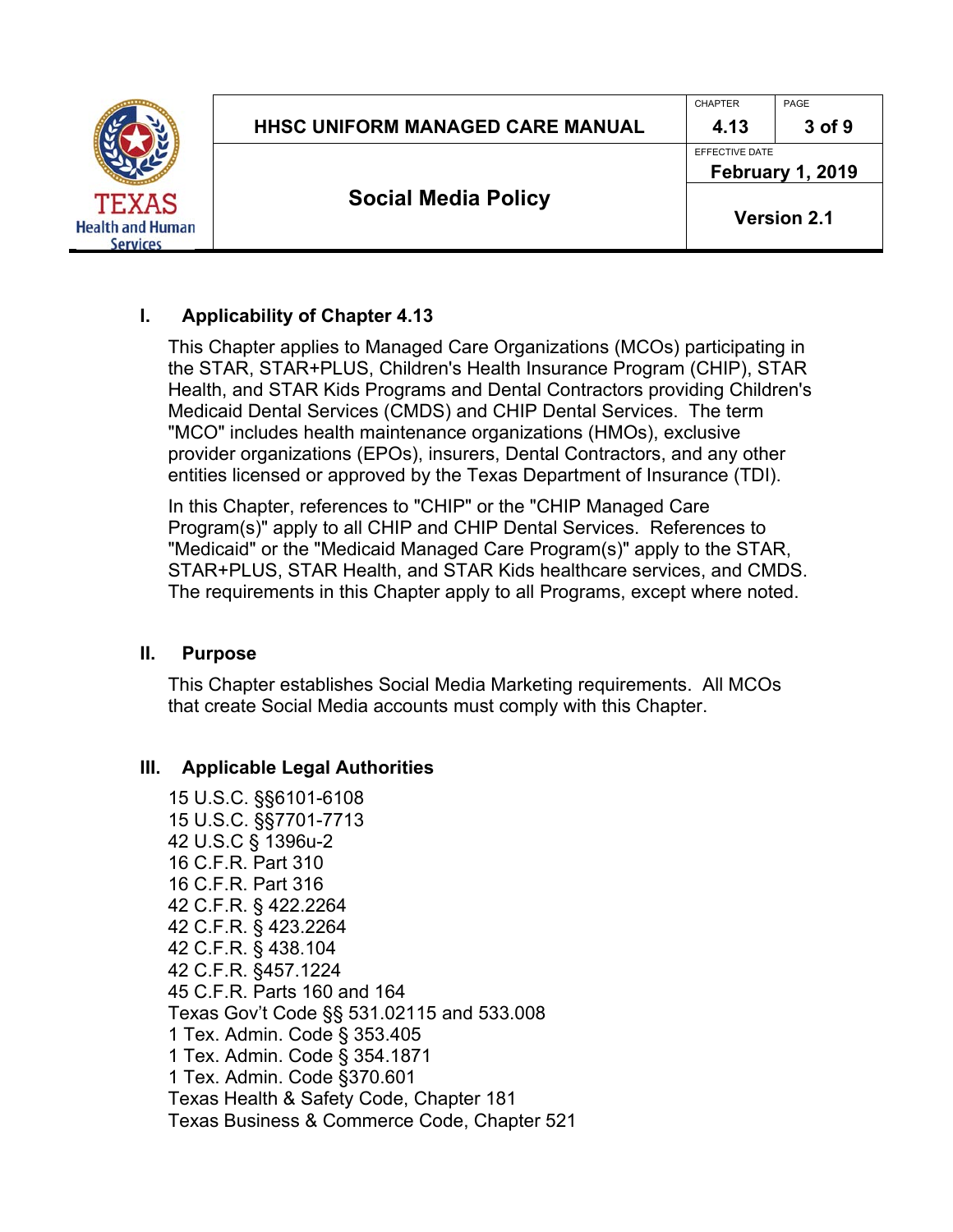

## HHSC UNIFORM MANAGED CARE MANUAL  $\parallel$  4.13  $\parallel$  4 of 9

CHAPTER PAGE

EFFECTIVE DATE

**Social Media Policy** 

**Version 2.1**

**February 1, 2019** 

UMCM Chapter 4.3 Marketing and Member Materials Policy UMCM Chapter 4.6 MCO Materials Submission Process UMCM Chapter 4.15 Marketing Glossary of Terms HHS OIG Special Advisory Bulletin: Offering Gifts and Other Inducements to Beneficiaries, August 2002 Texas HHSC-OIG Special Advisory Bulletin: Offering Gifts and Other Inducements to Beneficiaries, March 6, 2013

## **IV. General Information**

- 1. Violation of this Chapter is subject to remedies as outlined in the Contract.
- 2. Defined terms are capitalized in this Chapter, and definitions are located in the Marketing Glossary of Terms in UMCM Chapter 4.15 or in the Contract.
- 3. The MCO must submit Social Media Activity produced by or on behalf of the MCO to HHSC for review and approval as required by UMCM Chapter 4.6.
- 4. HHSC may amend the Social Media Policy at any time and distribute the changes to the MCO. HHSC will review any concerns or comments the MCO submits in writing to HHSC.

# **V. Marketing Training/Certification**

- 1. The MCO must designate primary staff who will be assigned the responsibility of operating and monitoring the activity on each Social Media account. This staff must successfully complete either the HHSC Marketing Trainer Certification Program or the MCO Marketing Training Program.
- 2. The MCO must maintain and make available upon request the training logs which, at a minimum, must include the date(s) of the training, the name(s) of the trainer(s), the name(s) of the trainee(s), and the test scores.

# **VI. Social Media Account Guidelines**

1. The MCO may create a Social Media account(s) for its Medicaid/CHIP program(s) as long as the account(s) are specific to the Texas Medicaid/CHIP programs and do not contain any references to the MCO's private insurance line of business.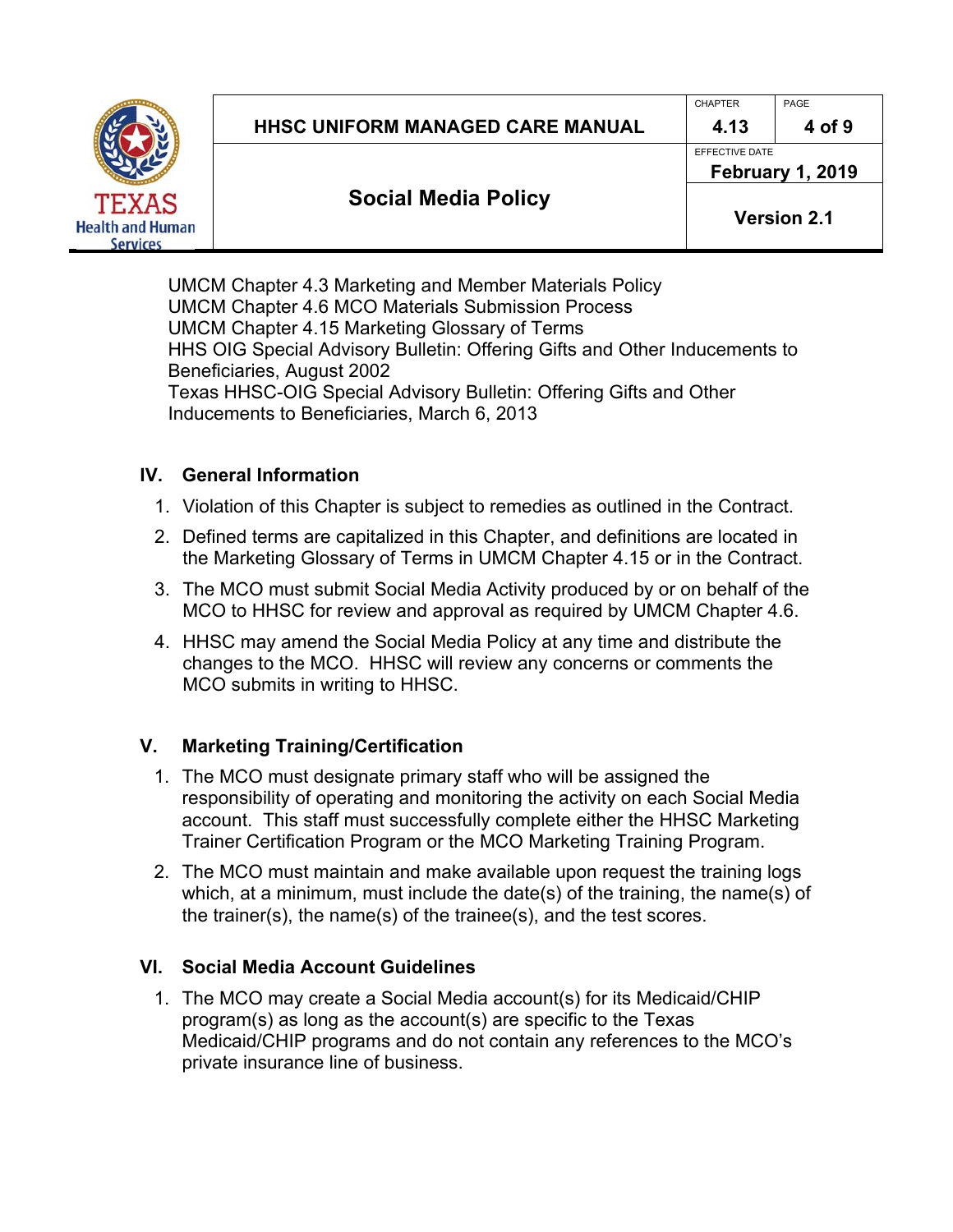

EFFECTIVE DATE

**February 1, 2019** 

- 2. The MCO may include hyperlinks to its Marketplace, CHIP, and Medicaid Managed Care websites on the homepage or "About" section of its Social Media account(s).
- 3. The appropriate Medicaid and/or CHIP Program logos as well as the MCO's toll-free phone number including the Member Services Hotline and applicable Service Area(s) must appear on the home page or "About" section of each account unless HHSC waives this requirement in writing.
- 4. The MCO must ensure that the content on the home page of each Social Media account remains current and accurate.
- 5. The MCO must develop general terms and conditions regarding the use of its Social Media account(s) that comport with this policy. These terms and conditions must be posted to the Social Media account(s) or accessible via a hyperlink on the homepage of the Social Media account.

# **VII. Social Media Activity Development**

- 1. The MCO must comply with the Contract requirements, including those within Attachment A, Section 3.07, regarding the use of HHSC's, the State's, or an HHS Agency's name in a media release, public announcement, or other public disclosure.
- 2. Social Media Activity by the MCO must be:
	- a. Written at or below the  $6<sup>th</sup>$  grade reading level, except for language required or supplied by HHSC. Press releases are exempt from the 6<sup>th</sup> grade reading level requirement.
	- b. Written and displayed in English, Spanish, and the languages of any other Major Population Groups in the Service Area. HHSC will notify the MCO if a Service Area includes other Major Population Groups.
		- i. The MCO must ensure translation of any content intended to be read if the Social Media Account does not already offer translation functionality. The MCO may comply with this requirement by providing a hyperlink to the translated material.
	- c. Culturally appropriate.
- 3. The MCO does not need to submit Social Media Activity to HHSC if the Social Media Activity is used as a means of developing Name Recognition, and no reference is made to the CHIP and Medicaid Managed Care Programs.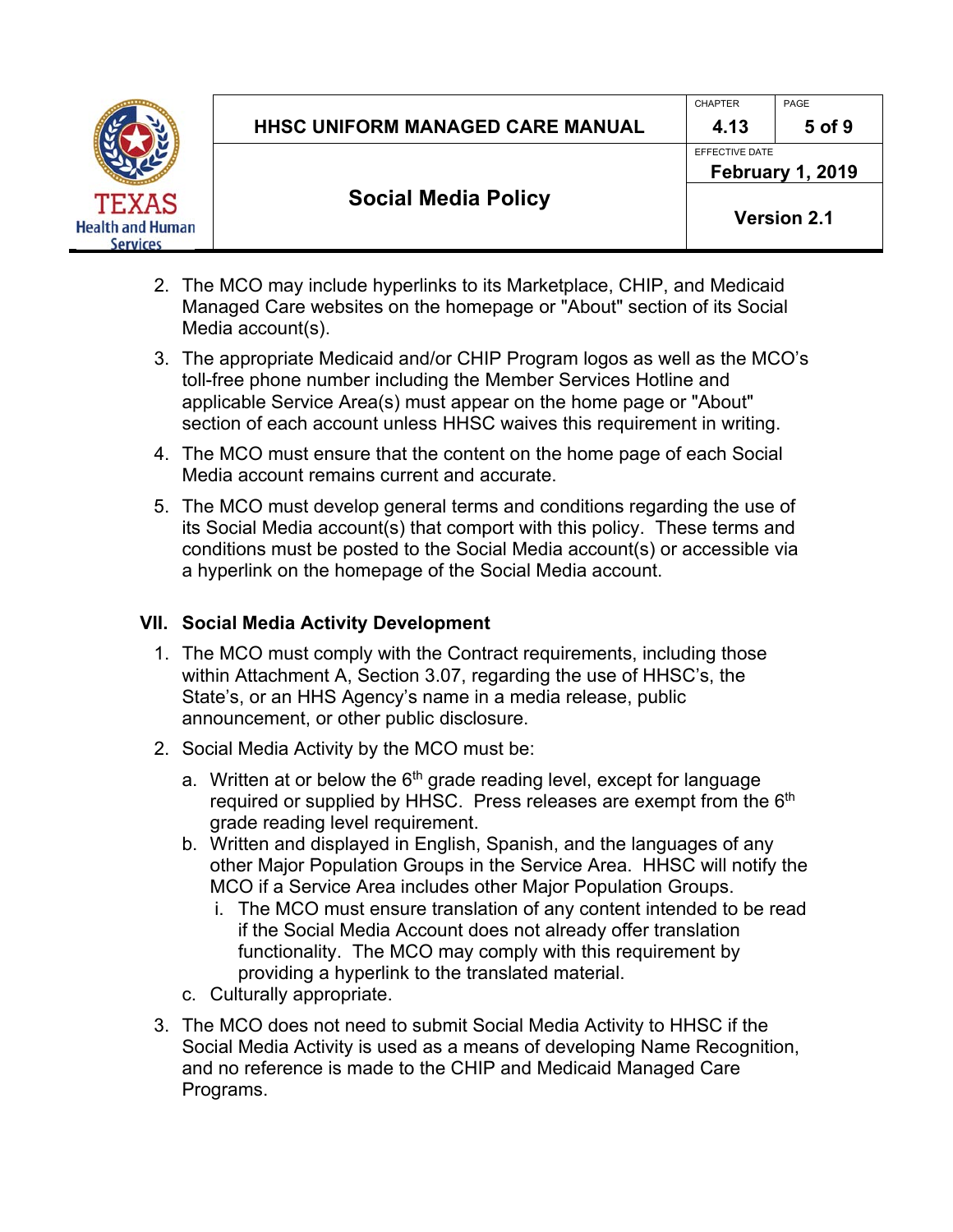

CHAPTER PAGE

EFFECTIVE DATE

**Social Media Policy** 

**Version 2.1**

**February 1, 2019** 

4. The MCO must use the HHS Brand Guide to clarify and conform all Social Media Activity for the CHIP and Medicaid Managed Care Members and Potential Members. The HHS Brand Guide can be found at https://hhs.texas.gov/sites/default/files//documents/doing-business-withhhs/vendor-contract-information/hhs-brand-guide.pdf.

## **VIII. Value-added Services and Extra Member Benefits References**

- 1. The MCO may display Social Media Activity about Extra Member Benefits and Marketing Materials related to HHSC-approved Value-Added Services and/or comparison charts and MCO Report Cards.
- 2. The MCO must clearly indicate that Extra Member Benefits and/or Valueadded Services are only available to the MCO's current members. The MCO must clearly indicate that restrictions and limitations may apply to Value-added Services.
- 3. The MCO must refer to Medicaid/CHIP Covered Services as "at no cost" rather than "free." The MCO may refer to Value-added Services and Extra Member Benefits as "free" if there is no cost to the Member.

# **IX. MCO Misrepresentation**

- 1. The MCO must not give the appearance that the MCO is endorsed by CMS, a federal or state governmental agency, or similar entity.
- 2. The MCO must not display Social Media Activity that uses misleading terms such as "sponsored by Medicaid/Medicare."
- 3. The MCO must not display Social Media Activity that makes false, misleading, or inaccurate statements or misrepresentations of fact or law, benefits or services, of the Medicaid/CHIP benefits/services, in-network and out-of-network providers, or the MCO.
- 4. The MCO must not display Social Media Activity in which the MCO describes itself as being the "best", "number one", "top", etc.

# **X. Use of Giveaways and Incentives**

The MCO must not offer Incentives or Giveaways individually valued over \$10.00 to Potential Members and over \$50 in the aggregate annually.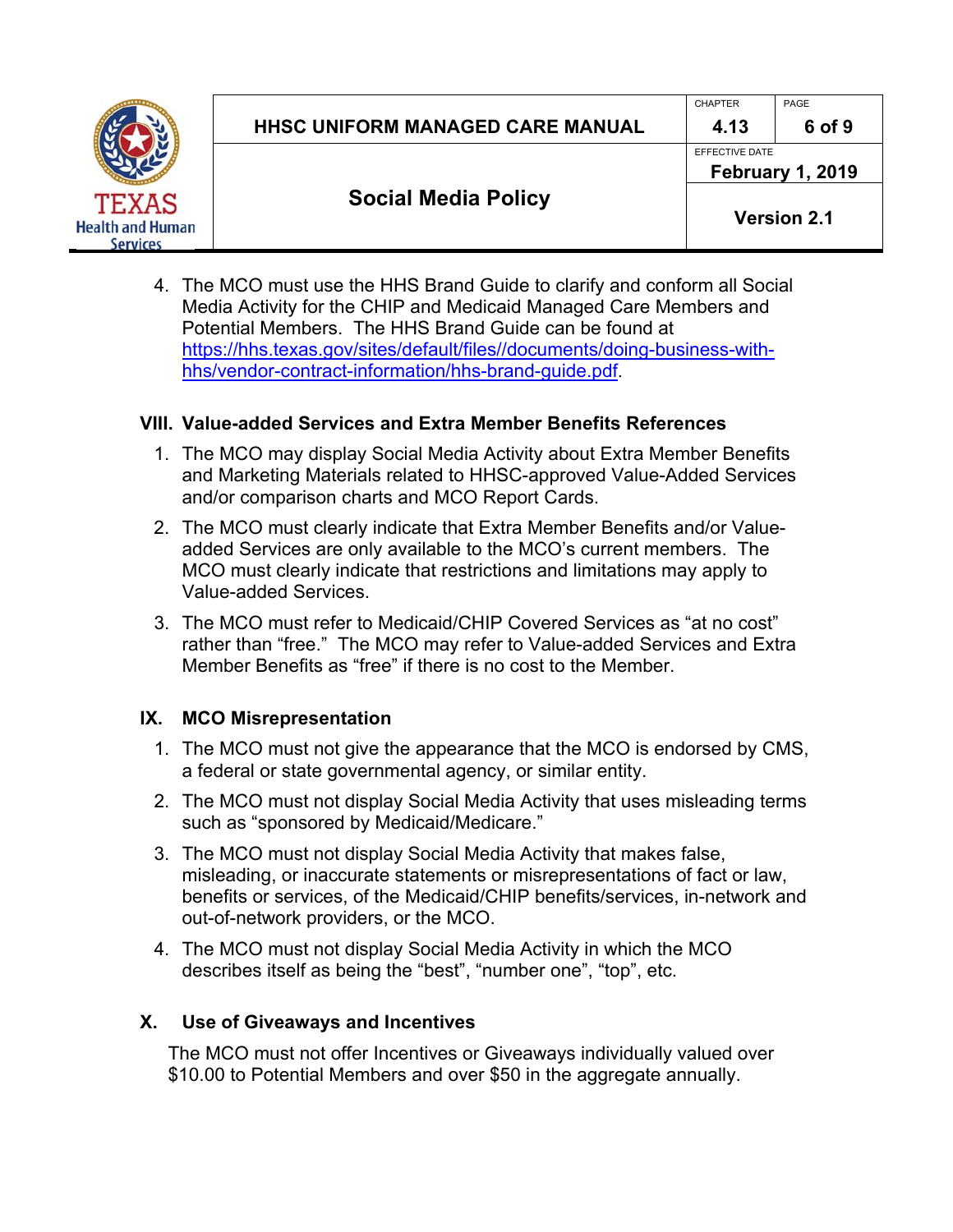

CHAPTER PAGE

EFFECTIVE DATE **February 1, 2019** 

# **Social Media Policy**

**Version 2.1**

## **XI. Third Party Social Media Activity**

- 1. HHSC does not require review and approval of Social Media Activity developed by a third party and shared by the MCO; however, the MCO must ensure that any third party Social Media Activity the MCO shares is compliant with the Social Media Policy and the Marketing and Member Materials Policy.
- 2. Social Media Activity developed by a third party and shared by the MCO must not misrepresent or portray the Medicaid programs or CHIP in a negative manner.
- 3. The MCO is not responsible for the use of the MCO's Social Media Activity by a third party. However, the MCO should make reasonable efforts to contact the user to request discontinuation.

## **XII. Enrollment Information**

- 1. The MCO must not display Social Media Activity containing terms that would influence, mislead, or cause Potential Members to contact the MCO for enrollment in an MCO rather than the HHSC Administrative Services Contractor (HHSC ASC).
- 2. The MCO must not display Social Media Activity that uses the telephone number 2-1-1 to promote enrollment into the MCO.
- 3. Terms such as "choose", "pick", "join", etc. are allowed in Social Media Activity as long as the MCO does not direct the reader to contact the MCO's toll-free telephone number or website for enrollment. The MCO may choose whether or not to include the HHSC ASC or the local community-based organization phone number. The HHSC ASC telephone number is 800- 964-2777. The MCO may include its contact information, such as toll-free telephone number and website address; however, the MCO cannot include its contact information without the inclusion of the HHSC ASC or local community-based organization telephone number. The MCO must clearly indicate that the HHSC ASC or local community-based organization telephone number is for enrollment purposes, and the MCO's contact information is for inquiries regarding the MCO. The MCO's contact information must not be displayed in a position of prominence over the HHSC ASC or local community-based organization contact information.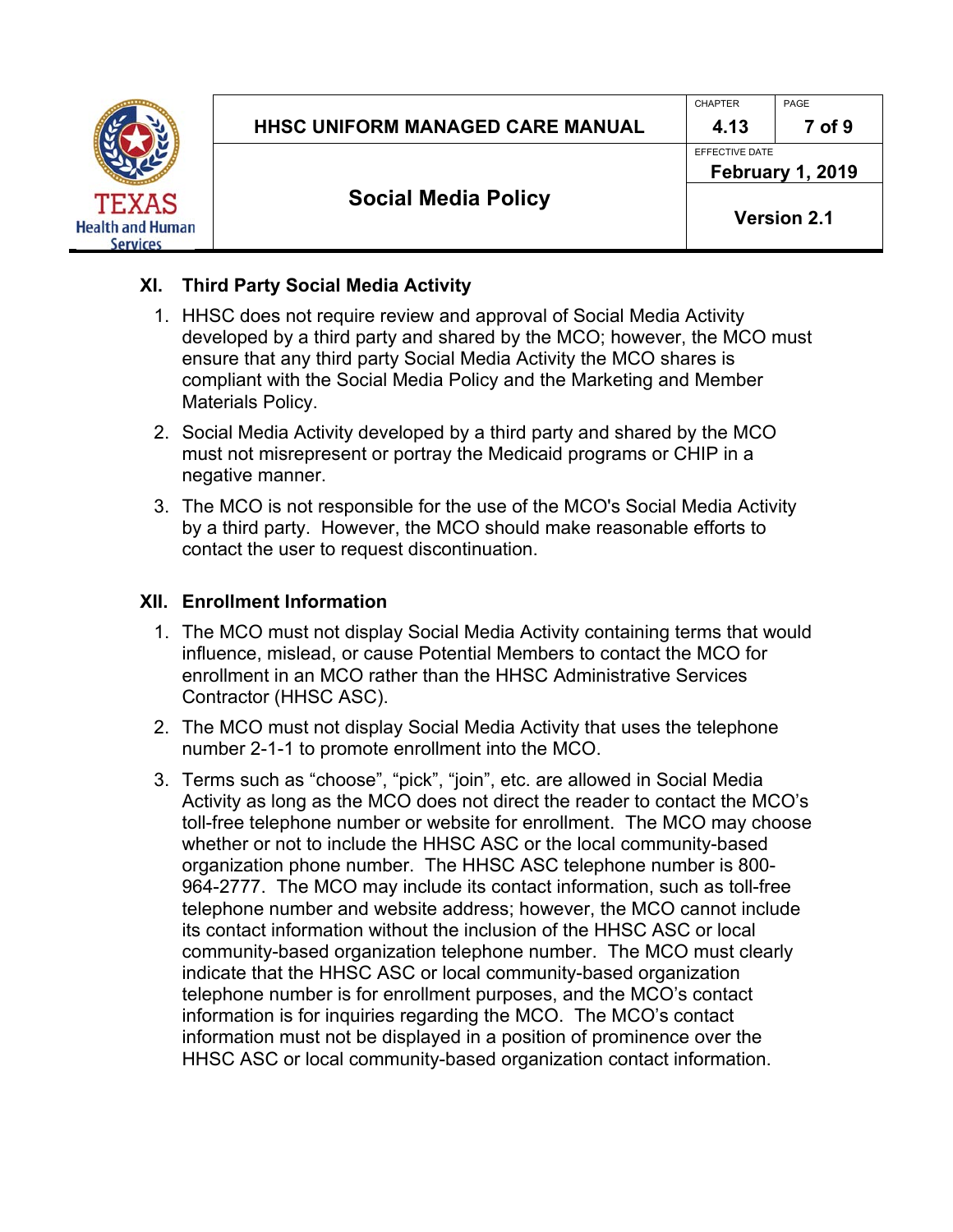

EFFECTIVE DATE **February 1, 2019** 

# **Social Media Policy**

#### **XIII. Member and Potential Member Contact**

- 1. The MCO must handle private or direct messages from Members or Potential Members as an individual business matter.
- 2. The MCO must provide a response to Social Media Activity that requires a response within one (1) Business Day. Examples of Social Media Activity requiring a response include questions and complaints posted by Potential Members or Members.
- 3. Responses to Social Media Activity from Potential Members or Members do not require individual HHSC approval, nor translation; however, the language of the response must match the language of the comment, post, question, etc.

#### **XIV. Posts to Social Media Accounts**

- 1. Health-related posts must not be Plan-specific and must not reference the CHIP and Medicaid Programs or include CHIP or Medicaid Program logos.
- 2. The MCO must not post Marketing Materials or Member Materials to the Social Media account(s) without prior approval from HHSC.
- 3. The MCO must not display Social Media Activity that portrays competitors in a negative manner.
- 4. The MCO must not post any confidential information, including identifying information of any individual without that individual's or his/her legally authorized representative's written consent.
- 5. The MCO must obtain valid written consent from the Potential Member, Member, or his/her parents/legal guardian prior to displaying photos and/or names of the Potential Member, Member, and/or his/her family member(s) in situations where they pose for a photo taken or utilized by the MCO.
- 6. The MCO does not need to obtain consent when posting a large group or crowd picture/image at a public event where there is no expectation of privacy.
- 7. The MCO is not responsible for Potential Member or Member initiated Social Media Activity that contains images or photos of the Potential Member or Member.